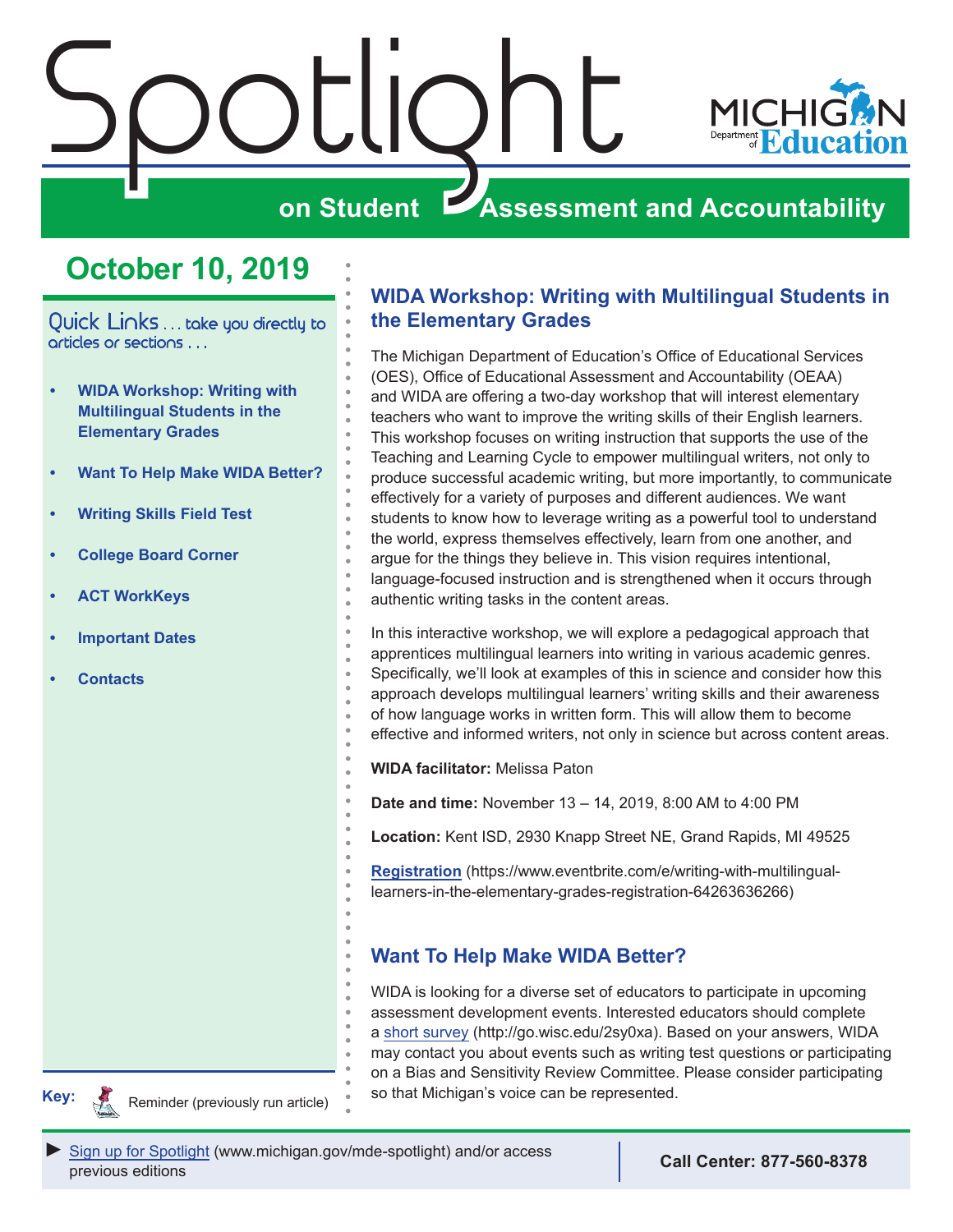<span id="page-1-0"></span>

# **Writing Skills Field Test**

## **Preparation for Passage-based Writing**

The Michigan Department of Education (MDE) is looking for schools to participate in an M-STEP online Passage-based Writing Field Test **January 6–January 31, 2020**.

### **Why have a stand-alone field test?**

Field tests are used to check the adequacy of testing procedures and statistical characteristics of new test items by testing them in the field before they appear on an actual assessment. This test follows the same setup and security as the M-STEP. The field test helps to ensure that the items we are putting on the M-STEP are high quality. And, the more writing exposure your students receive, the more improvement you will see!

#### **Who can participate?**

Students in grades 3-8 can participate in field-testing items written by Michigan authors for Michigan's state assessments.

#### **What is involved?**

During the field test, students will read one passage, either literary or informational, from a variety of genres as prescribed by the standards. Students will then answer five multiple choice questions and respond to a writing prompt, which includes a checklist of components found in a well-written essay. They will not receive a score, but will have an opportunity to prepare for the M-STEP and use the checklist to improve their writing skills in the testing environment.

#### **Where will it take place?**

The online field test will take place in your school on computers.

#### **When do I sign up?**

**Beginning November 18, 2019**, go to the [OEAA Secure Site](http://www.michigan.gov/oeaa-secure) (www.michigan.gov/oeaa-secure) to Pre-ID students for testing. For information about how to Pre-ID students for testing, or how

to gain access to the Secure Site, go to the [Secure Site Training Site](http://www.michigan.gov/securesitetraining) (www.michigan.gov/securesitetraining).

## **Don't miss this great opportunity! Sign up today!**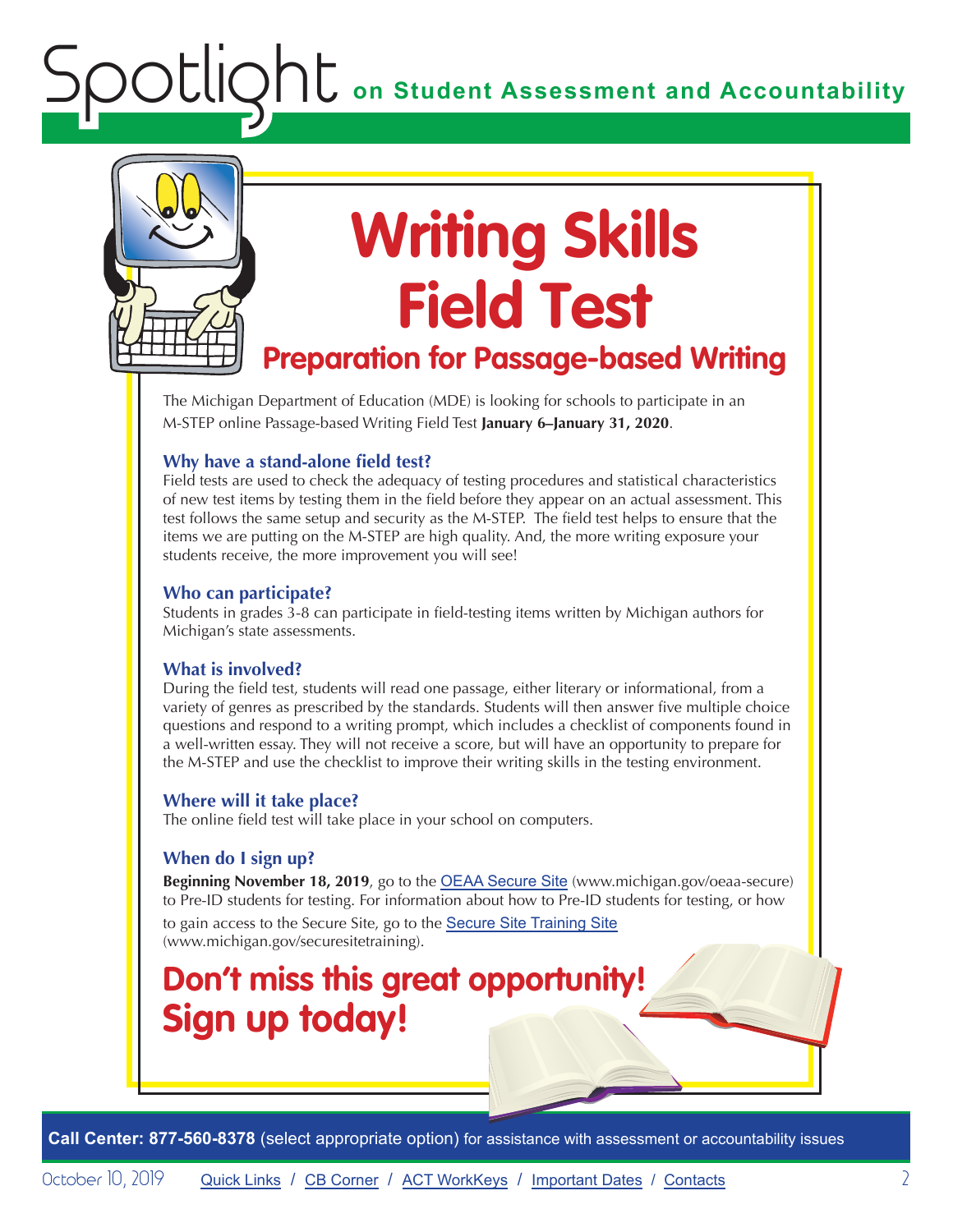**on Student Assessment and Accountability**

## <span id="page-2-1"></span>College Board Corner

<span id="page-2-0"></span>Spotlight

*Information on SAT*®*, PSAT*™ *8/9, and PSAT*™*10 provided by the College Board*

## **Questions about Spring PSAT 8/9, PSAT 10, or SAT?**

- Call the Michigan Educator Hotline: 866-870-3127 (select Option 1)
- Email [michiganadministratorsupport@](mailto:michiganadministratorsupport%40collegeboard.org?subject=) [collegeboard.org](mailto:michiganadministratorsupport%40collegeboard.org?subject=)

## **School Establishment**

Establishment is the process whereby the College Board knows which schools are administering the PSAT 8/9 for Grades 8 and 9, PSAT 10, and SAT with Essay, and is based on rules that are coordinated with the Michigan Department of Education.

Public schools and nonpublic schools are established through different processes.

- Most traditional public schools will be automatically established to participate.
- Nonpublic schools must indicate their intent to participate each year for each assessment. If a nonpublic school chooses to administer the SAT, all parts of the MME (ACT WorkKeys and M-STEP) must also be administered. If a nonpublic school chooses to administer the PSAT 8/9 for grade 8, the M-STEP science and social studies must also be administered.

District assessment coordinators, principals, and test coordinators of all nonpublic schools and the public schools that aren't automatically established will receive an email the week of October 21 with instructions for how to indicate your intent to participate. **Respond as soon as possible if you plan to administer the assessments.**

The Test Center Participation page in the OEAA Secure Site identifies which assessments your school is established to administer and will be updated daily as establishment activities occur. For information on accessing this page, visit the [Secure Site Training web](http://www.michigan.gov/securesitetraining)  [page](http://www.michigan.gov/securesitetraining) (www.michigan.gov/securesitetraining).

- Establishment occurs on a rolling basis and will be reflected as establishment activities progress. **Allow for potential updates**.
- Contact the Michigan Educator Hotline at 866- 870-3127 if establishment information is not correct by mid-December.
- Once the school provides the intent to participate, allow 1-2 weeks for this information to be refreshed in the OEAA Secure Site.

Starting in early November, verify the assessments your school has been established for in the OEAA Secure Site. If a school:

- has been automatically established and plans to administer the assessment, no action is needed
- does not meet the autoestablishment rules for a particular assessment, the school will need to indicate their intent to participate for that assessment
- has been automatically established and does not plan to administer the assessment, contact College Board immediately

**Important Note:** Schools must be established to participate separately for each College Board assessment they expect to administer in Spring 2020. For example, a traditional public high school should verify in the OEAA Secure Site Test Center Participation

*(Continued on next page)*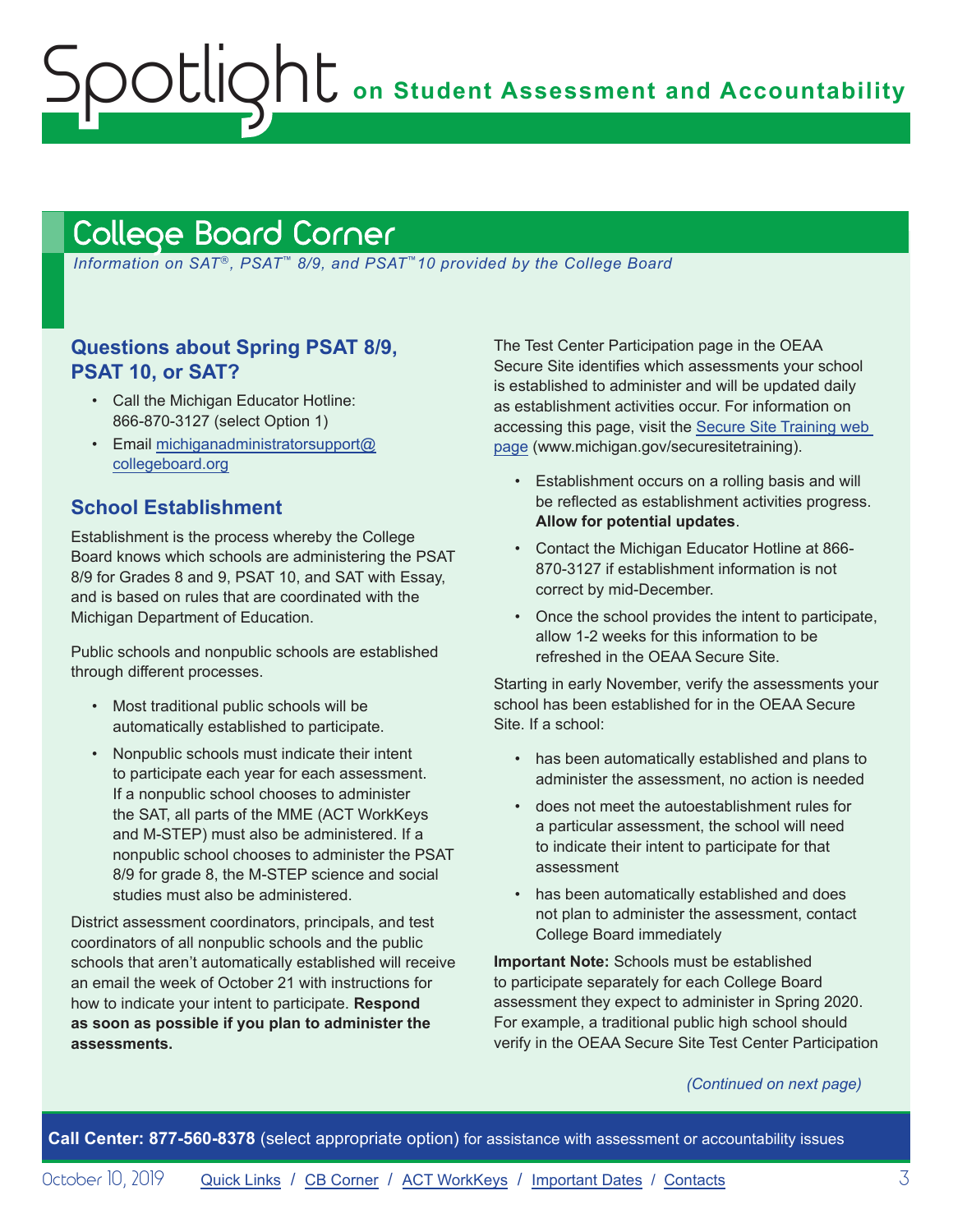page that they are set up to participate in the SAT with Essay, the PSAT 10, and the PSAT 8/9 for grade 9. All public schools with 8th grade students should verify that they are established to participate in the PSAT 8/9 for grade 8.

## **K** Preparing for Spring 2020

Tasks you can be doing **now** to prepare your school for the spring administration of PSAT 8/9 for Grade 8 and 9, PSAT 10, and SAT with Essay:

- Register for a free implementation workshop. For information, refer to the [September 12](https://www.michigan.gov/documents/mde/Spotlight_9-12-19_665733_7.pdf) Spotlight.
- For those who cannot attend a face-to-face workshop, register for the [Implementation Webinar](https://tinyurl.com/2020MichiganImplementation) (https://tinyurl. com/2020MichiganImplementation) scheduled for **November 7 from 9:00–10:30 AM**. This will be a presentation of the same information presented at the workshops.
- SSD (Services for Students with Disabilities) coordinators can register for an [Accommodations](https://tinyurl.com/2020MichiganAccommodations)  [and Supports Webinar](https://tinyurl.com/2020MichiganAccommodations) (https://tinyurl. com/2020MichiganAccommodations) scheduled for **December 5 from 1:00–2:30 PM**. This

webinar will assist new and returning SSD coordinators with the process of applying for accommodations through the SSD Online system. This will be especially helpful for new SSD coordinators. We will also review administering the SAT with Essay, PSAT 10, or PSAT 8/9 for grades 8 and 9 with accommodations and English Learner supports.

Both webinars will be recorded and posted on the [MME](www.michigan.gov/mme) (www.michigan.gov/mme) and [PSAT](http://www.michigan.gov/psat) (www. michigan.gov/psat) web pages approximately one week after the webinar is completed. All registrants will receive an email with a PDF of the presentation and a link to the recording. Therefore, if you cannot attend during the live session, it is suggested to still register to get these resources emailed to you.

- Ensure SSD coordinators have access to SSD Online. For information, refer to the [September 12](https://www.michigan.gov/documents/mde/Spotlight_9-12-19_665733_7.pdf) Spotlight.
- Update EEM with test coordinator information. For information, refer to the [September 12](https://www.michigan.gov/documents/mde/Spotlight_9-12-19_665733_7.pdf) Spotlight.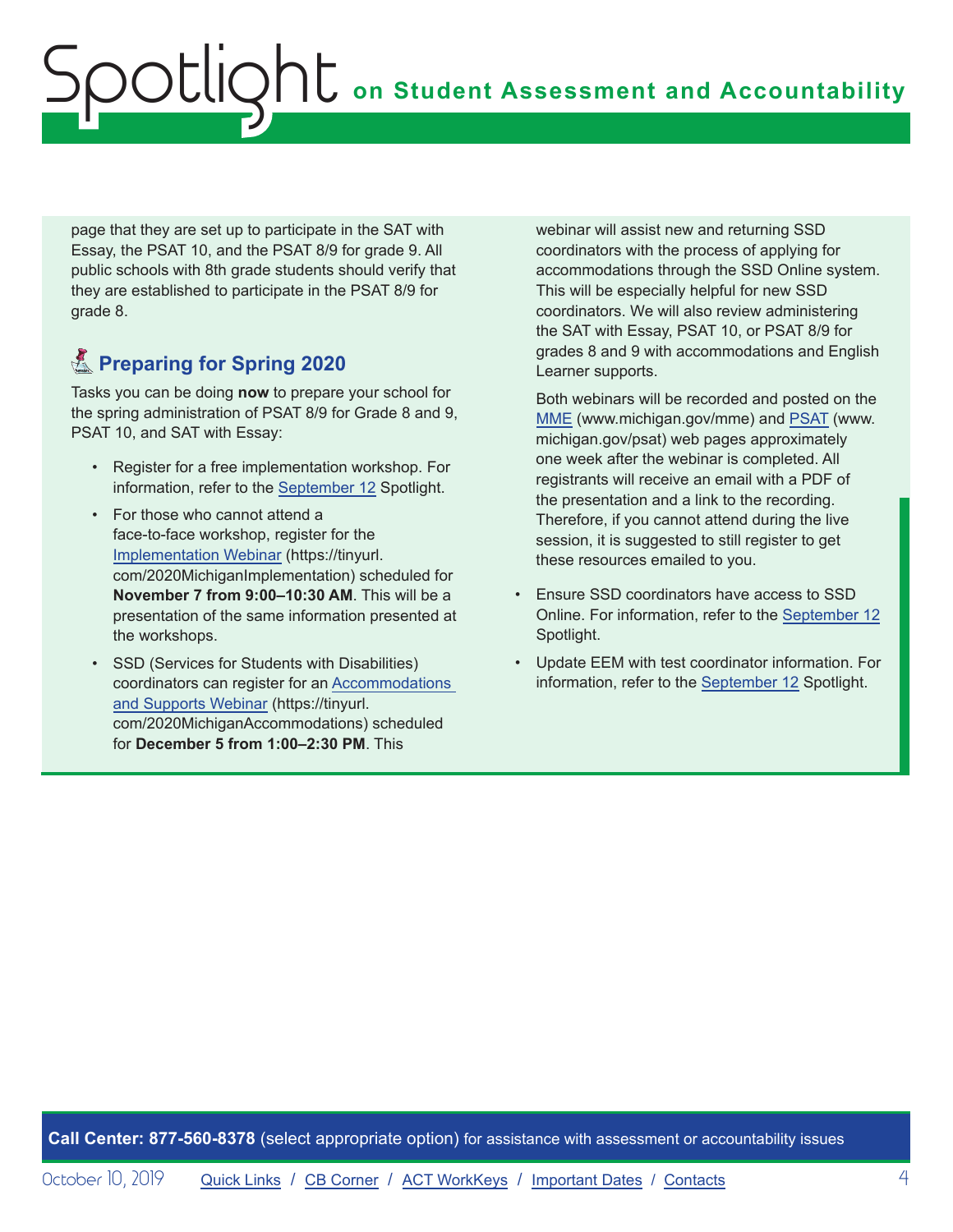<span id="page-4-1"></span><span id="page-4-0"></span>

Information on ACT<sup>®</sup> WorkKeys<sup>®</sup> provided by the ACT.

### **Upcoming Manage Participation**

The ACT Workkeys assessment is one of three required components of the Michigan Merit Exam (MME) for grade 11 and required grade 12 students. All public schools are required to administer the full Michigan Merit Examination (MME), which consists of the ACT WorkKeys, SAT, and M-STEP science and social studies assessments. If a nonpublic school chooses to administer any one of the three MME components, they will be expected to administer all three components to their students.

The first step in the ACT WorkKeys assessment is to indicate your school's participation status and to select your preferred materials receipt dates. This is called the Manage Participation process and must be completed between **November 4** and **November 29, 2019**. The process will take approximately five minutes.

All schools, public and nonpublic, must confirm in PearsonAccess<sup>next</sup> that they are participating in order to receive test materials and administer the WorkKeys assessment.

Instructions on completing the Manage Participation process will be emailed to the District Assessment Coordinators and the WorkKeys Test Coordinators listed in the [Educational Entity Master \(EEM\)](www.michigan.gov/EEM) (www.michigan. gov/eem) the week of **October 28, 2019**.

ACT will email the PearsonAccess<sup>next</sup> login information only to the WorkKeys Test Coordinators listed in the EEM for both public and nonpublic schools. If the WorkKeys Test Coordinator does not receive this email by **November 5, 2019**, contact ACT at the web page or phone number listed below.

### **Contacting ACT**

If you have questions, you may:

- 1. contact ACT via the [Contact Us web page](http://www.act.org/aap/state/contact.html) ([www.act.org/aap/state/contact.html](https://www.act.org/aap/state/contact.html))
- 2. call ACT at 800-553-6244, 9:30 AM 6:00 PM ET
	- standard time: ext. 2800
	- accommodations: ext. 1788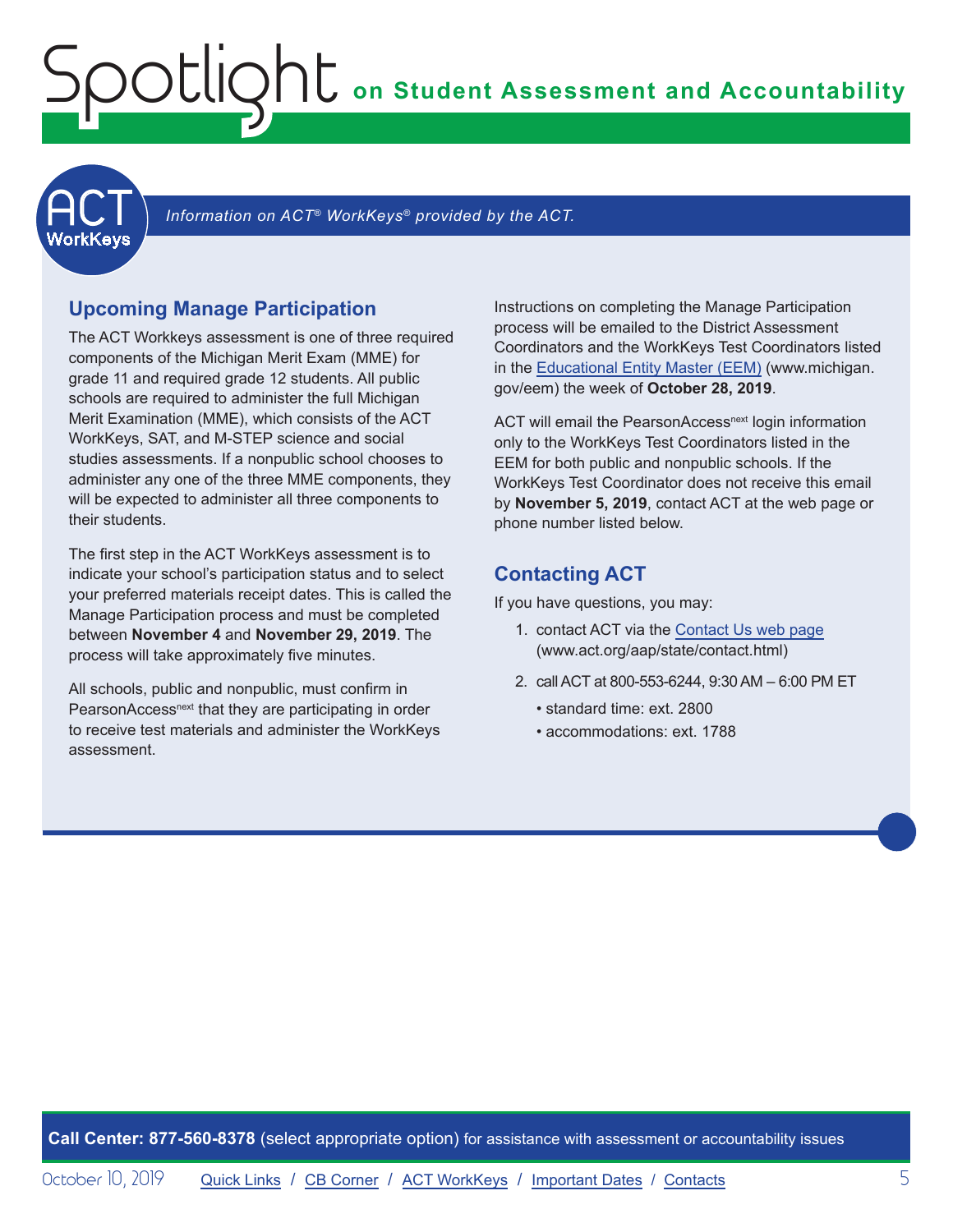## <span id="page-5-1"></span><span id="page-5-0"></span>**Important Dates**

## **October 2019**

## **SAT and PSAT**

### **Now – November 1, 2019**

• Implementation Workshops for **SAT with Essay, PSAT 10, and PSAT 8/9 – [Workshop Registration](http://www.collegeboard.org/michiganworkshops)** (www.collegeboard.org/michiganworkshops)

## **M-STEP, MI-Access, and WIDA**

### **October 21 – November 26, 2019**

• **M-STEP, MI-Access FI, and WIDA** Online Testing Waiver request window

## **November 2019**

## **ACT WorkKeys**

#### **November 4 – 29, 2019**

• **ACT WorkKeys** Manage Participation Window

## **SAT and PSAT**

#### **November 7, 2019**

• Implementation Webinar for **SAT with Essay, PSAT 10,** and **PSAT 8/9** – [Webinar Registration](https://tinyurl.com/2020MichiganImplementation) (https://tinyurl.com/2020MichiganImplementation)

## **December 2019**

#### **December 4, 2019, 10:00 AM**

• **DRC Technology Coordinator Webinar** – [Zoom](https://datarecognitioncorp.zoom.us/j/831651825)  [Access to webinar](https://datarecognitioncorp.zoom.us/j/831651825) (https://datarecognitioncorp.zoom. us/j/831651825)

## **SAT and PSAT**

#### **December 5, 2019, 1:00 – 2:30 PM**

• Accommodations and Supports Webinar for **SAT with Essay, PSAT 10,** and **PSAT 8/9**

Webinar [Registration](https://tinyurl.com/2020MichiganAccommodations) (https://tinyurl.com/2020MichiganAccommodations)

## **WIDA**

#### **December 3, 2019, 9:00 AM – 12:00 PM**

• **WIDA ACCESS for ELLs Test Administration Online Workshop 1** – Library of Michigan, Lake Michigan Room, 702 W. Kalamazoo St. Lansing, MI 48909

[Registration link](https://wida-access-online-ta-training-120319am.eventbrite.com) (https://wida-access-online-tatraining-120319am.eventbrite.com)

#### **December 3, 2019, 1:00 – 4:00 PM**

• **WIDA Kindergarten ACCESS Test Administration Workshop 2** – Library of Michigan, Lake Michigan Room, 702 W. Kalamazoo St., Lansing, MI 48909 [Registration link](https://wida-k-access-online-ta-training-120319pm.eventbrite.com) (https://wida-k-access-online-tatraining-120319pm.eventbrite.com)

#### **December 4, 2019, 9:00 AM – 12:00 PM**

• **WIDA ACCESS for ELLs Test Administration Online Workshop 3** – Wayne County Community College Downriver Campus, EPAC 5&6, 21000 Northline Road, Taylor, MI 48180

[Registration link](https://wida-access-online-ta-training-120419am.eventbrite.com) (https://wida-access-online-tatraining-120419am.eventbrite.com)

#### *(Continued on next page)*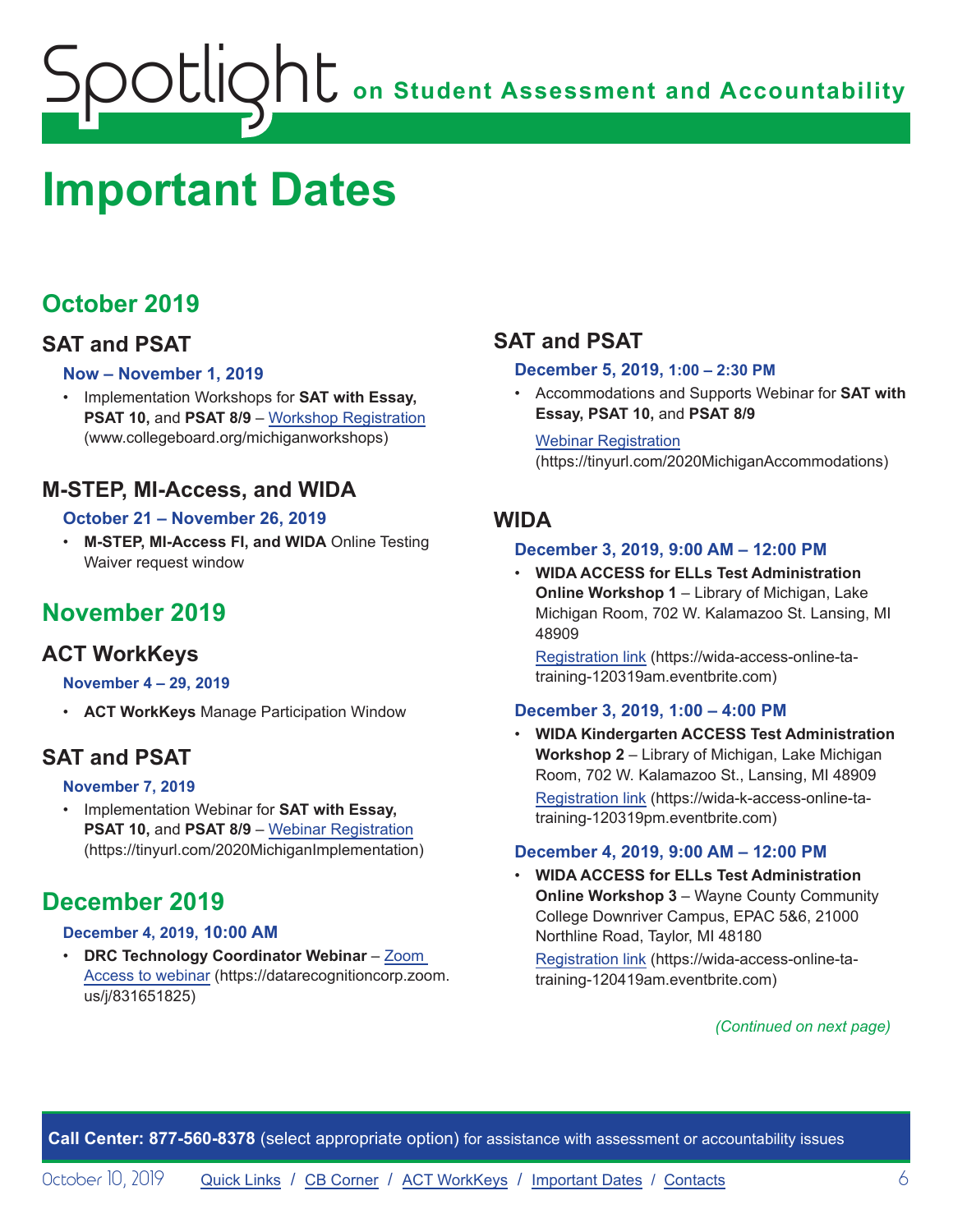#### **December 4, 2019, 1:00 – 4:00 PM**

• **WIDA Kindergarten ACCESS Test Administration Workshop 4** – Wayne County Community College Downriver Campus, EPAC 5&6, 21000 Northline Road, Taylor, MI, 48180 [Registration link](https://wida-k-access-online-ta-training-120419pm.eventbrite.com) (https://wida-k-access-online-tatraining-120419pm.eventbrite.com)

#### **December 18, 2019, 10:00 – 11:30 AM**

• **WIDA Alternate ACCESS Overview Webinar** [Registration link](https://wida-alternate-access-overview-121819-1000-1130.eventbrite.com) (https://wida-alternate-accessoverview-121819-1000-1130.eventbrite.com)